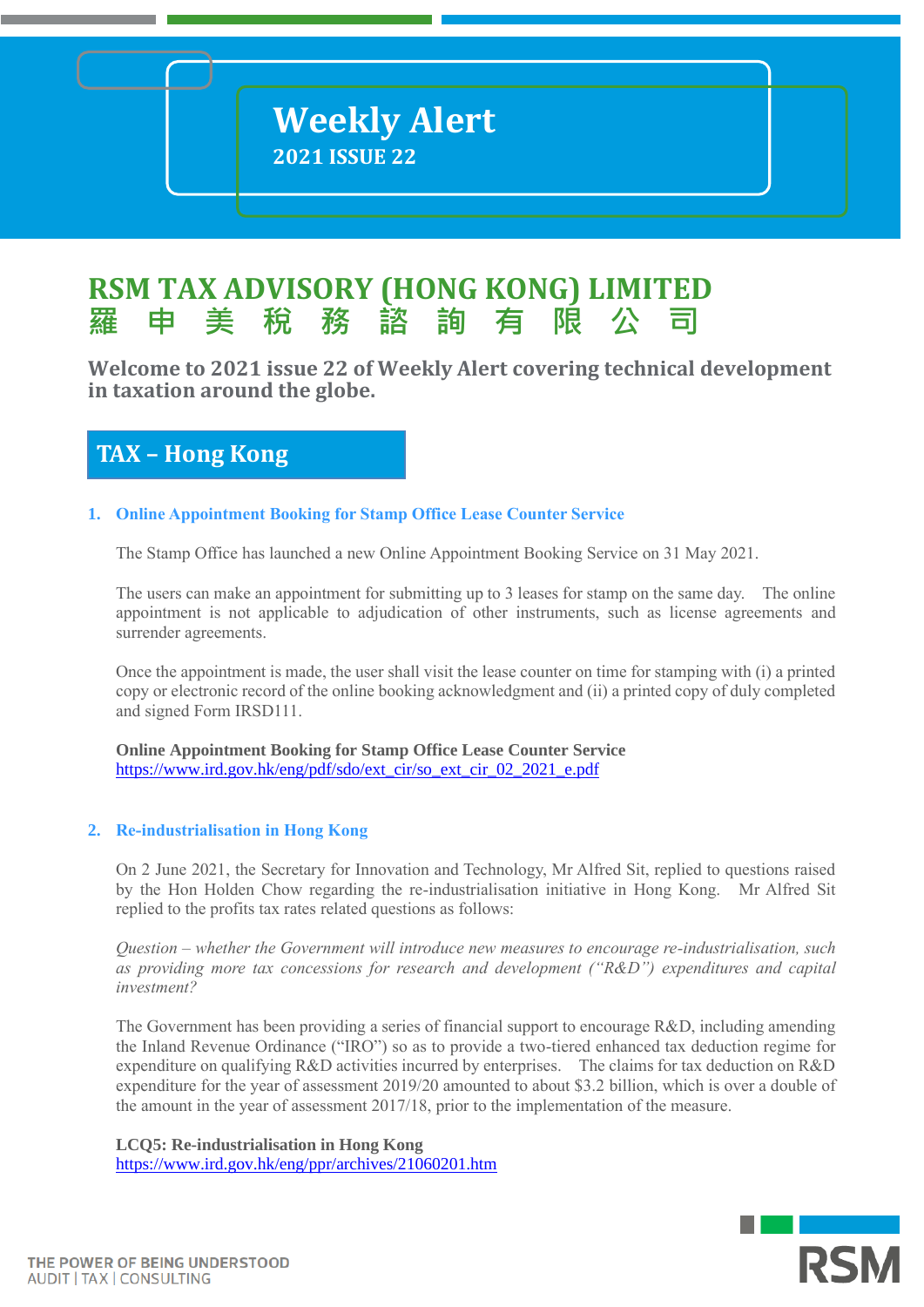## **3. Government welcomed passage of Inland Revenue (Amendment) (Miscellaneous Provisions) Bill 2021**

The Secretary for Financial Service and the Treasury, Mr Christopher Hui, welcomed the passage of the Inland Revenue (amendment) (Miscellaneous Provision) Bill 2021 ("The Bill") by the Legislative Council on 2 June 2021

The Bill implement four areas of amendments to the IRO, including:

- i) The tax treatment for amalgamation of companies under the court-free procedures as provided for under the Companies Ordinance;
- ii) The tax treatment for transfer or succession of specified assets under certain circumstances;
- iii) Refining the statutory framework for the furnishing of tax returns; and
- iv) Enhancing the foreign tax deduction regime.

The Ordinance will come into operation on 11 June 2021. Amendments in relation to foreign tax deduction will take effect from the year of assessment 2021/22.

### **Government welcomes passage of Inland Revenue (Amendment) (Miscellaneous Provisions) Bill 2021**

<https://www.ird.gov.hk/eng/ppr/archives/21060206.htm>

# **TAX – PRC**

**1. Announcement of the State Taxation Administration on the Administrative Measures for the Refund of Value-added Tax for the 2022 Beijing Olympic and Paralympic Winter Games and Their Test Events** (國家稅務總局關於發佈《北京 2022 年冬奧會和冬殘奧會及其測試賽增值稅退稅管理辦法》 的公告)

On 27 May 2021, the State Taxation Administration announced the administrative measures on the refund of value-added tax ("VAT') for the 2022 Beijing Olympic and Paralympic Winter games and their test events.

According to the announcement, the International Olympic Committee and International Paralympic Committee and their related entities, engaging in works related to the 2022 Beijing Olympic and Paralympic Winter Games and their test events in China, can apply for a refund on the VAT corresponding to the expenditure on goods or services in the designated list.

The Beijing Municipal Taxation Bureau of the STA is responsible for handling all of the above refund applications. The application period runs from 1 July 2021 to 31 March 2023.

國家稅務總局公告 **2021** 年第 **13** 號 <http://www.chinatax.gov.cn/chinatax/n359/c5164802/content.html>

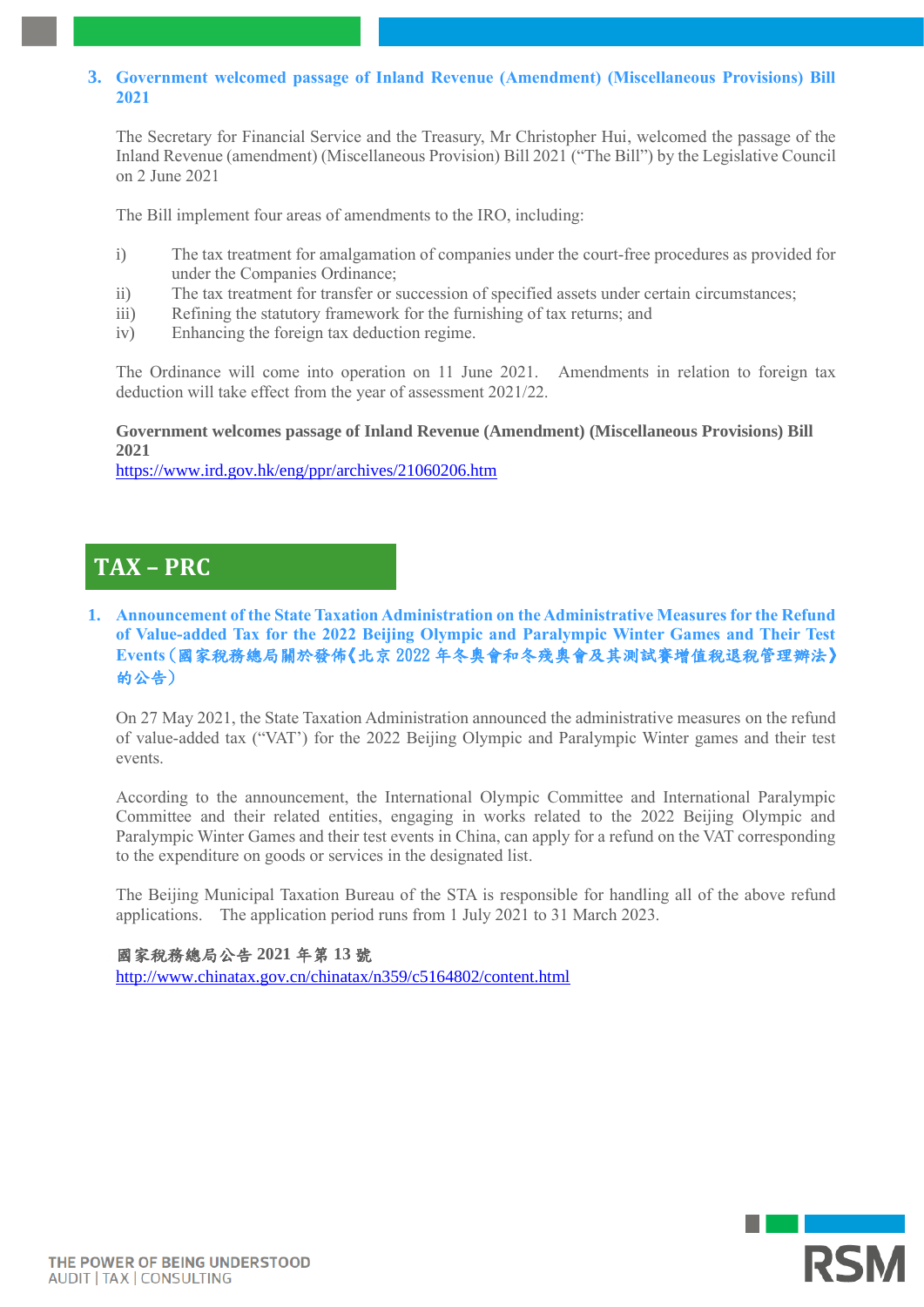# **TAX – International**

### **1. Administration's FY2022 Budget Tax Proposals Will Promote Shared Growth and Prosperity**

The U.S. President released the FY 2020 Budget on 28 May 2021. Under the Budget's proposals, new public investments are coupled with additional revenue measures that ask the highest income Americans and large corporations to pay their fair share and that make the U.S. tax system more efficient and equitable. The measures do not increase taxes on anyone making less than US\$400,000.

Alongside the Budget, the U.S. Department of the Treasury released *the General explanations of the Administration's FY2022 Revenue Proposals,* or *"Greenbook"*. The Greenbook provides further description and explanation on the revenue measures announced in the Budget, including:

#### American Jobs Plan

- ➢ Reform corporate taxation
- $\triangleright$  Support housing and infrastructure
- ➢ Prioritize clean energy

#### American Families Plan

- ➢ Strengthen taxation of high-income taxpayers
- $\triangleright$  Support workers, families, and economic security
- ➢ Close loopholes
- ➢ Improve compliance
- ➢ Improve tax administration

**Administration's FY2022 Budget Tax Proposals Will Promote Shared Growth and Prosperity** <https://home.treasury.gov/news/press-releases/jy0204>